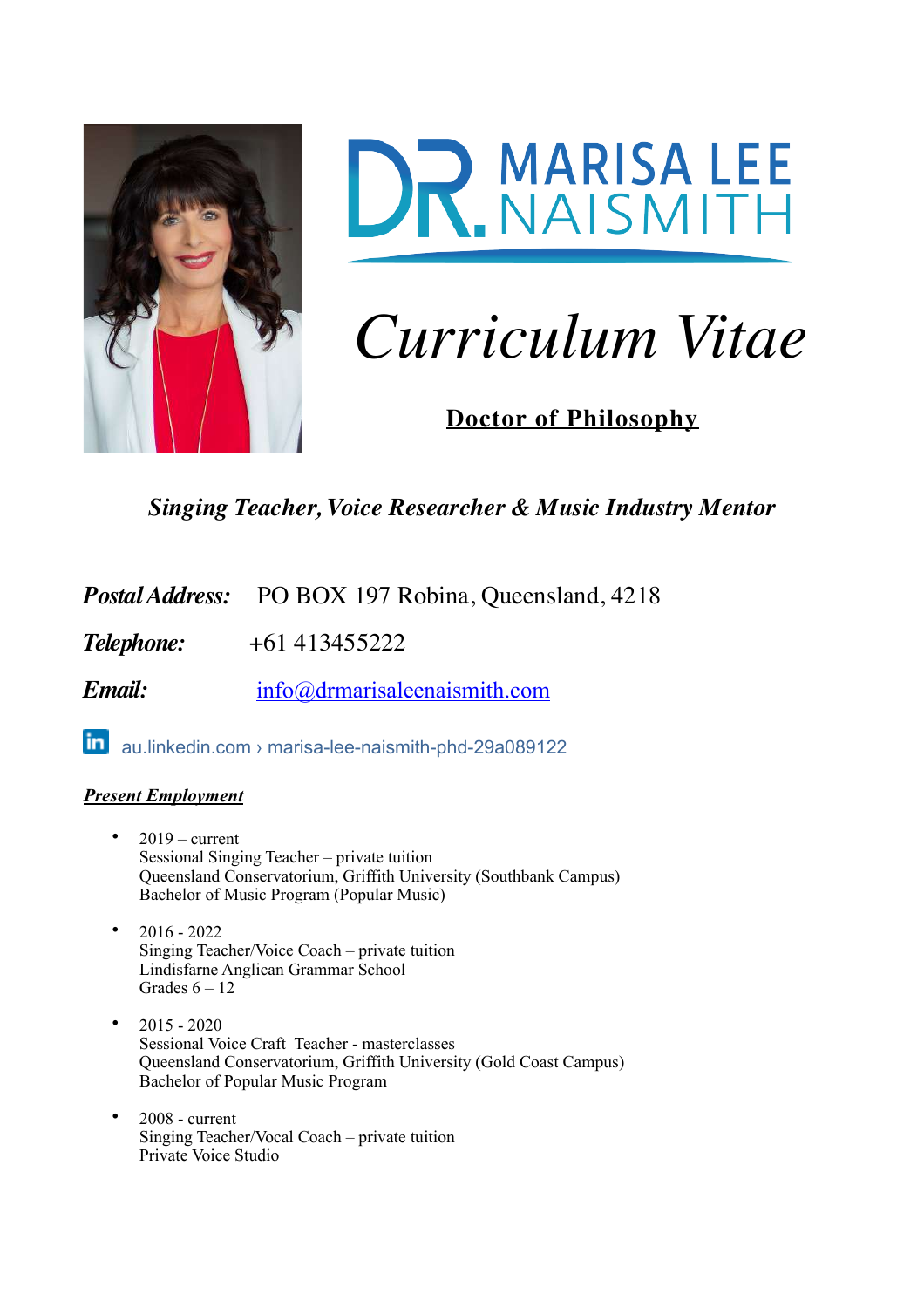#### *Employment History*

- $2016 2018$ Sessional Stagecraft Teacher Queensland Conservatorium, Griffith University, (Gold Coast Campus) Bachelor of Popular Music Program
- $2014 2015$ Voice teacher - private and group tuition Launch Performing Arts Centre
- $2012 2017$ Voice Teacher/ Business Teacher/Program Developer/Examiner/Business Mentor/Career Advisor Dance Force – Cert III, Cert IV & Diploma in Performance Delivering units from ATOD a nationally accredited Full Time Course Program
- $2011 2013$ Voice Teacher/ Business Teacher/Program Developer/Examiner/Business Mentor/Career Advisor Gold Coast Triple Threat – Cert III, Cert IV & Diploma in Musical Theatre Delivering units from ATOD a nationally accredited Full Time Program
- $2010 2013$ Voice teacher – private tuition All Saints Anglican School
- $2011 2012$ Guest Voice Teacher & Workshop Presenter National Academy of Performing Arts
- $2010 2011$ Voice teacher - private and group tuition Queensland College of Performing Arts – Cert IV in Musical Theatre
- $2009 2010$ Senior Singing Teacher - private tuition Hyped Performance Academy
- $2001 2008$ Owner/Operator/Voice Teacher Moonlighting Productions Academy of Performing Arts
- 1997 2001 Voice Teacher – private and group tuition Paradise Performers Academy
- 1989 1993 Voice Teacher – private and group tuition Dance Conxion
- 1988 1989 Voice Teacher – private and group tuition Simon Gallaher's Stage & Television School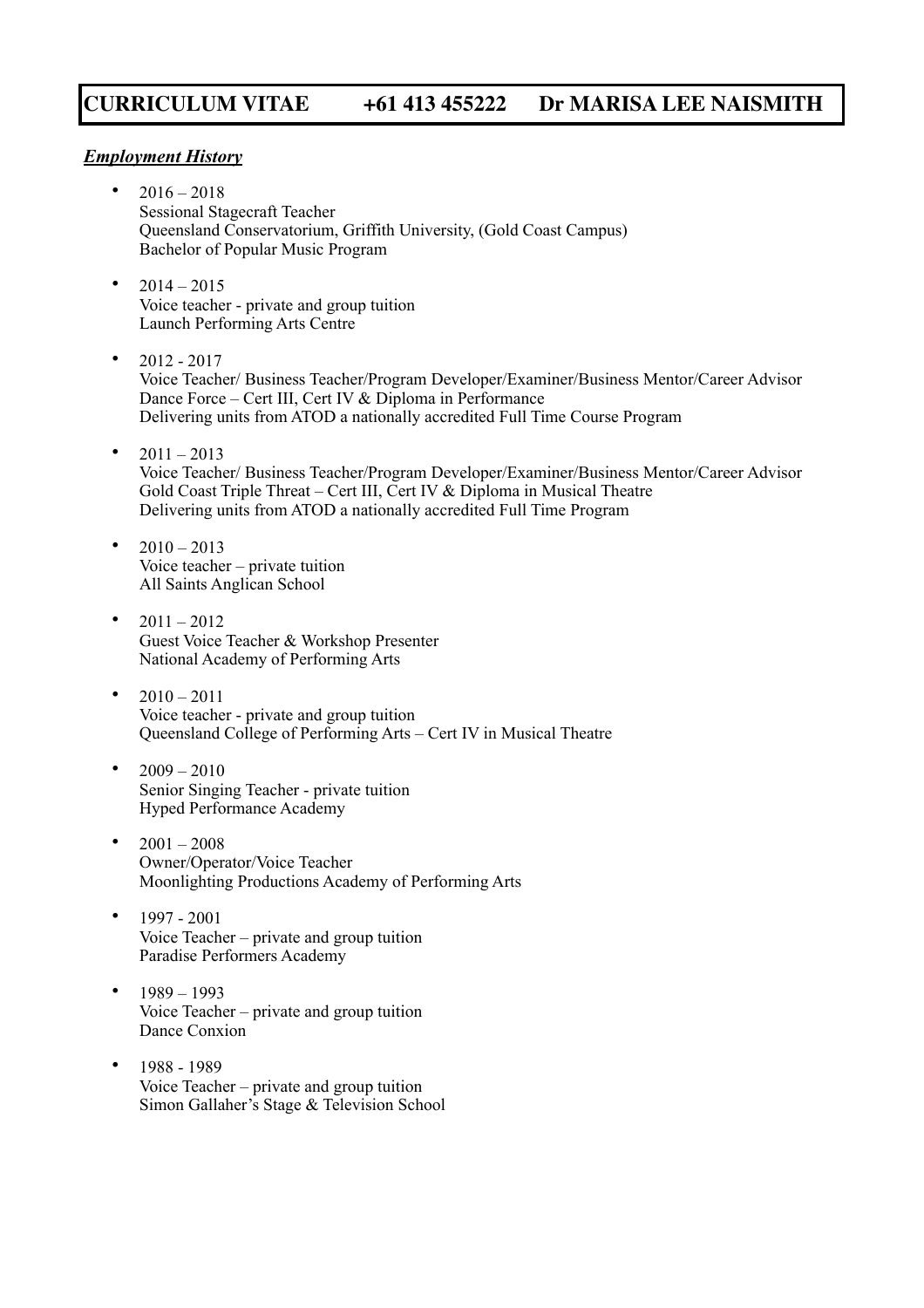#### *Tertiary Qualifications*

- **Name of Qualification:** Doctor of Philosophy **Institution:** Queensland Conservatorium, Griffith University. **Year Awarded:** 2019
- **Name of Qualification:** Masters in Music Studies (major in Vocal Pedagogy) **Institution:** Queensland Conservatorium, Griffith University. **Year Awarded:** 2013
- **Name of Qualification:** Graduate Diploma in Music Studies (major in Vocal Pedagogy) **Institution:** Queensland Conservatorium, Griffith University.  **Year Awarded:** 2010
- **Name of Qualification:** Graduate Cert in Music Studies (major in Vocal Pedagogy) **Institution:** Queensland Conservatorium, Griffith University.  **Year Awarded:** 2008

#### *Academic Distinctions*

- 2019 Doctor of Philosophy Ranking 1 (no reviews required from both Examiner 1 & 2). The report from examiner 1 was as follows: *This study and thesis is outstanding and a most valuable contribution to the field of vocal pedagogy. Her research is impeccable, her findings most intriguing. I heartily approve and endorse that she be awarded a PhD without reservation.*
- 2008 Graduate Certificate of Music Studies Academic Award

#### *Professional Memberships*

- Australian Voice Association (member)
- Australian National Association of Teachers of Singing (Past Secretary of National Council, Current National Board Member, President Queensland Chapter & Gold Coast Regional Representative)
- National American Teachers of Singing (member)
- Association of Popular Music Education (member)
- Golden Key Academic Society (member)
- Queensland Conservatorium Research Centre (QCRC)

#### *Publications Book*

Naismith, M.E. (2022). *Singing contemporary commercial music styles – A pedagogical framework.* Compton Publishing, Oxford, United Kingdom.

#### *Publications Thesis*

Naismith, M.E. (2019). *A class of its own – Towards a pedagogical framework for singers of contemporary commercial music (CCM).* Unpublished doctoral thesis, Griffith University, Brisbane, Queensland.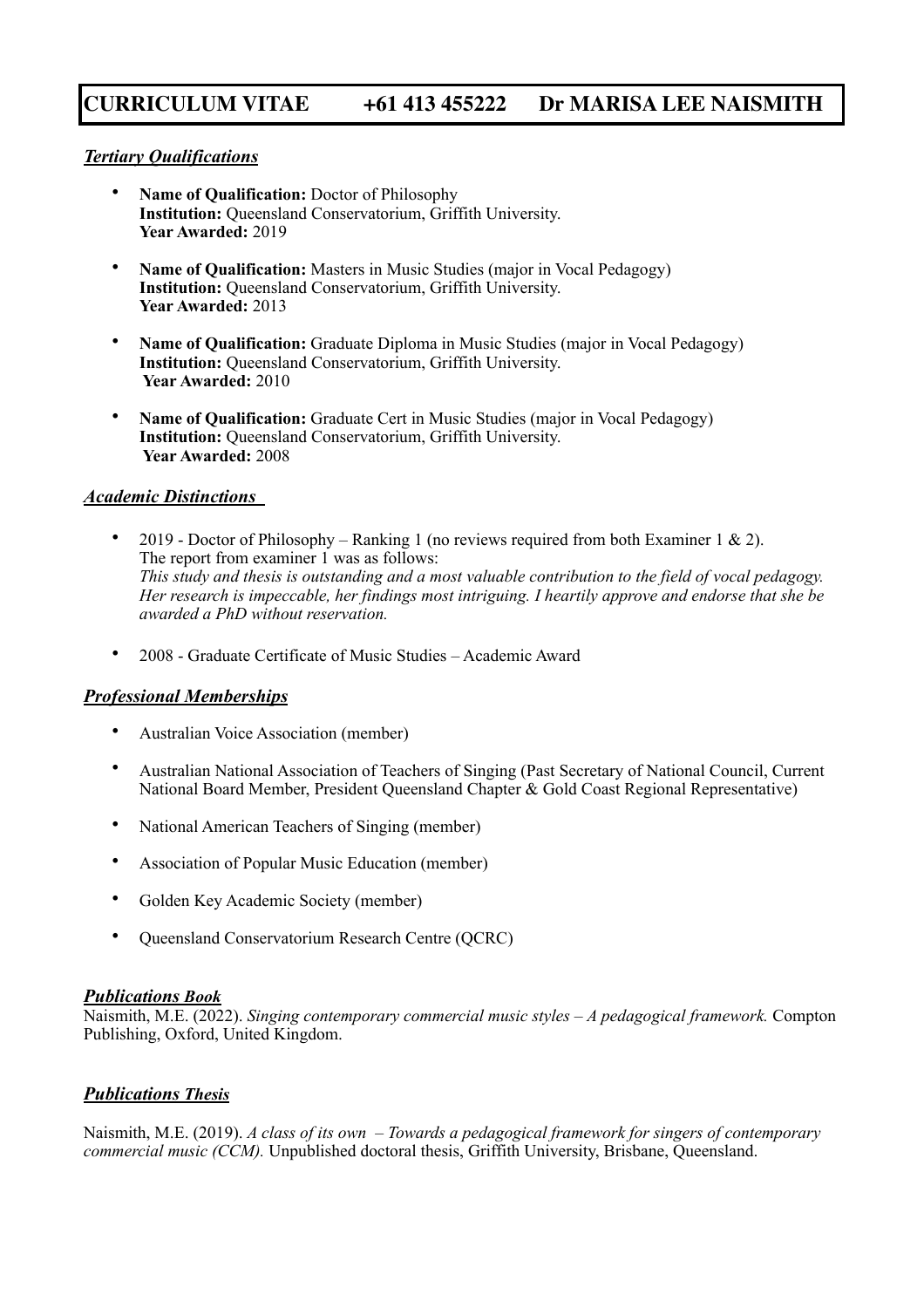#### *Journal Articles*

Benson, E. A. Robinson-Martin, T & Naismith M. L. (2021): Practicing Equity, Diversity, Inclusion, and Belonging in the Singing Voice Studio, *Voice and Speech Review*, DOI: 10.1080/23268263.2021.1964723

Bartlett, I. & Naismith M. L. (2020). An Investigation of Contemporary Commercial (CCM) Voice Pedagogy: A Class of its Own. *Journal of Singing*, *76*(3), 273–282.

#### *Non-peer Reviewed Articles*

2016 Voice Council Magazine – Vocalists Working on Cruise Ships

#### *Conference Presentations:*

Delivering presentations at national and international conferences has provided me the opportunity for feedback, the exchanging of ideas with other researchers & scholars, especially those in the same research area and fostered collaborations with other researchers for future works. I have delivered oral presentations:

- 2022 Association for Popular Music Education Conference, Detroit, USA *Responding to the Demands of a Dynamic Contemporary Commercial Music Landscape.*
- 2021 Association for Popular Music Education Conference, Chicago, USA *Practising Equity, Diversity, Inclusion, and Belonging in the Singing Voice Studio.*
- 2021 Association for Popular Music Education Conference, Chicago, USA *Towards a 21st Century CCM Singing Voice Pedagogy.*
- 2020 Australian National Association of Teachers of Singing National Conference Panel Presentation - *Self Care for Voice Teachers*
- 2020 Australian National Association of Teachers of Singing National Conference - *Contemporary Commercial Music (CCM) Singing Voice Pedagogy: A Digital Approach*
- 2020 The Voice Foundation's Care of Professional Voice Symposium, Philadelphia, U.S. *Navigating Contemporary Commercial Music (CCM) Styles: A Foundational Singing Voice Pedagogy*
- 2019 PEVOC (Pan European Voice Conference) Copenhagen, Denmark *Towards a 21st Century Pedagogical Framework for Singers of Contemporary Commercial Music (CCM)*
- 2018 The Voice Foundation's Care of Professional Voice Symposium, Philadelphia, U.S. *Contemporary Commercial Music (CCM) Vocal Pedagogy: Style Matters*
- 2018 The Voice Foundation's Care of Professional Voice Symposium, Philadelphia, U.S. *Perfect Harmony: The Future of Cross-Over Singing Voice Education in University Music Programs -* Panel Presentation:
- 2018 Australian National Association of Teachers of Singing National Conference Luera, NSW *Profiling the 21st Century Pre-Adolescent Voice Teacher: The Tortoise and the Hare Syndrome*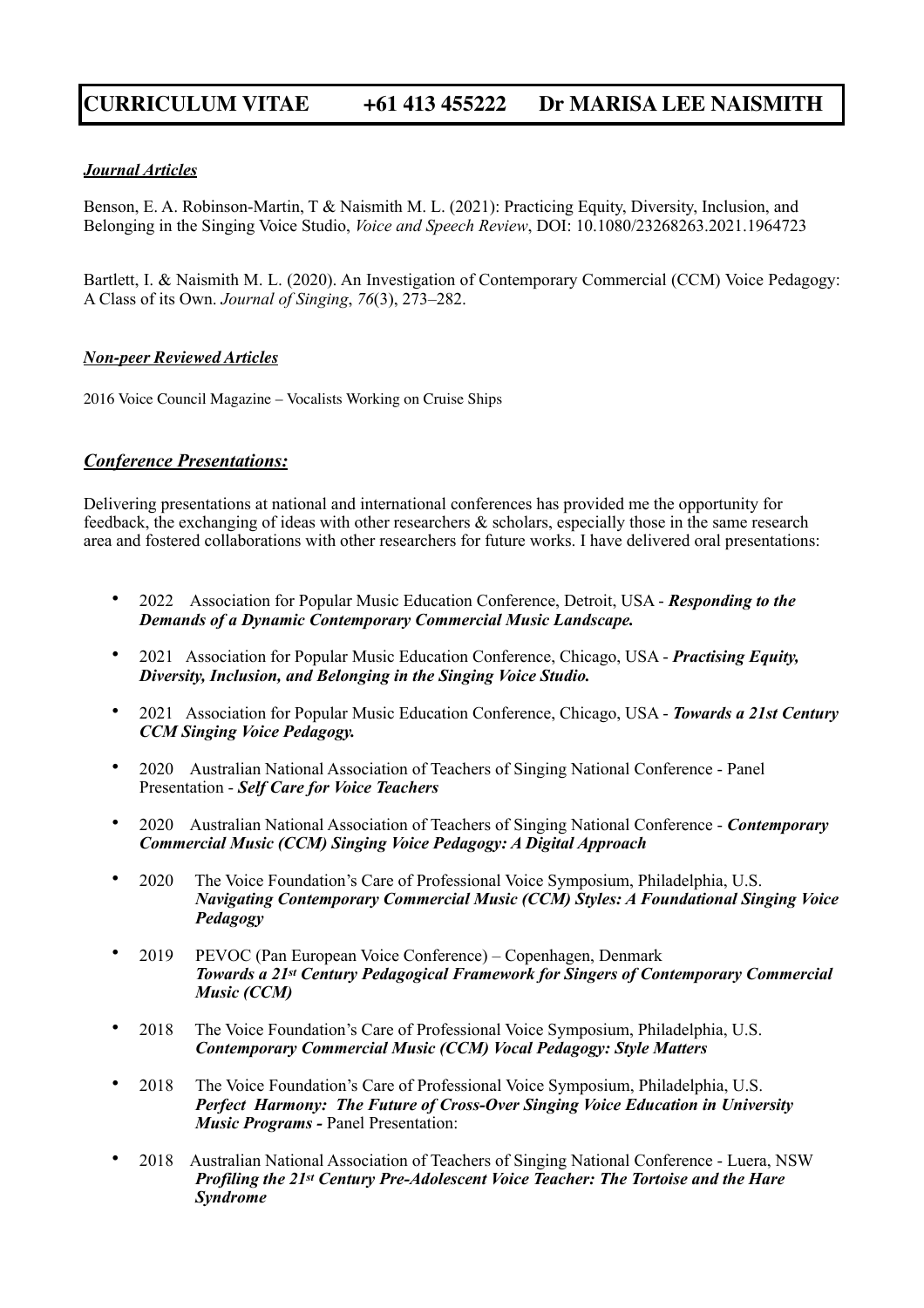- 2018 Australian National Association of Teachers of Singing National Conference Luera, NSW *Contemporary Commercial Music (CCM) Vocal Pedagogy: Fitting a Square Peg into a Round Hole*
- 2017 International Conference for Voice Teachers, Stockholm, Sweden *Contemporary Commercial Music (CCM) Vocal Pedagogy: The Upside Down Approach*
- 2016 The Voice Foundation's Care of Professional Voice Symposium, Philadelphia, U.S. *CCM Vocal Pedagogy: Fitting a Square Peg into a Round Hole*
- 2016 Oueensland Conservatorium Research Centre & Higher Degree Research Symposium: *The Next Generation of Music Research: In & Beyond the Academy Contemporary Commercial Music (CCM) Vocal Pedagogy: As a Matter of Style*
- 2015 Pan European Voice Conference, Florence, Italy *CCM Vocal Pedagogy: A Class of its Own*
- 2015 Australian National Association of Teachers of Singing National Conference Hobart, Tasmania *CCM Repertoire: More than Words*

#### *Workshop Presentations:*

- 2022 Brisbane, Queensland. *Developing a Sustainable and Inclusive Teaching Business.*  Queensland Conservatorium – Pedagogy in Practicum.
- 2022 Vocology for Singers *Responding to the Demands of the Contemporary Commercial Music (CCM) Industry*. (online)
- 2021 Vocology for Singers *Vocal Hazards for the Professional Singer*. (online ).
- 2021 United Kingdom *The CCM Singer.* British Voice Association
- 2021 Brisbane, Queensland. *Developing a Sustainable Income from Your Teaching Business.*  Queensland Conservatorium – Pedagogy in Practicum.
- 2020 Brisbane, Queensland. *Developing a Sustainable Income from Your Teaching Business.*  Queensland Conservatorium – Pedagogy in Practicum.
- 2019 Brisbane, Queensland. *CCM Repertoire for the Pre Change Voice* Workshop and Masterclass *Toolbox Top up and More* event. Australian National Association of Singing Teachers.
- 2019 Bundaberg, Queensland. Invited workshop presenter/adjudicator Bundaberg Eisteddfod.
- 2018 Brisbane, Queensland. *The Tortoise and the Hare: Teaching Pre-Pubescent Voices.* Workshop and Masterclass *Building Blocks 2* event. Australian National Association of Singing Teachers.
- 2018 Gold Coast, Queensland. Rockschool Summer School Program Queensland Conservatorium, Griffith University. Five-day lecture/workshop/master classing to High School Students.
- 2017 Gold Coast, Queensland. *CCM Repertoire: A Matter of Style*. Regional event for Australian National Association of Singing Teachers.
- 2017 Gold Coast, Queensland. Rockschool Summer School Program, Queensland Conservatorium, Griffith University. Five-day lecture/workshop/master classing to high school students.
- 2017 Gold Coast, Queensland. *Keeping it Real Creating an Authentic Sound Across CCM styles.*  Regional workshop –Australian National Association of Singing Teachers.
- 2016 Brisbane, Queensland. *10 Tips of Running a Successful Voice Studio.* Queensland Conservatorium.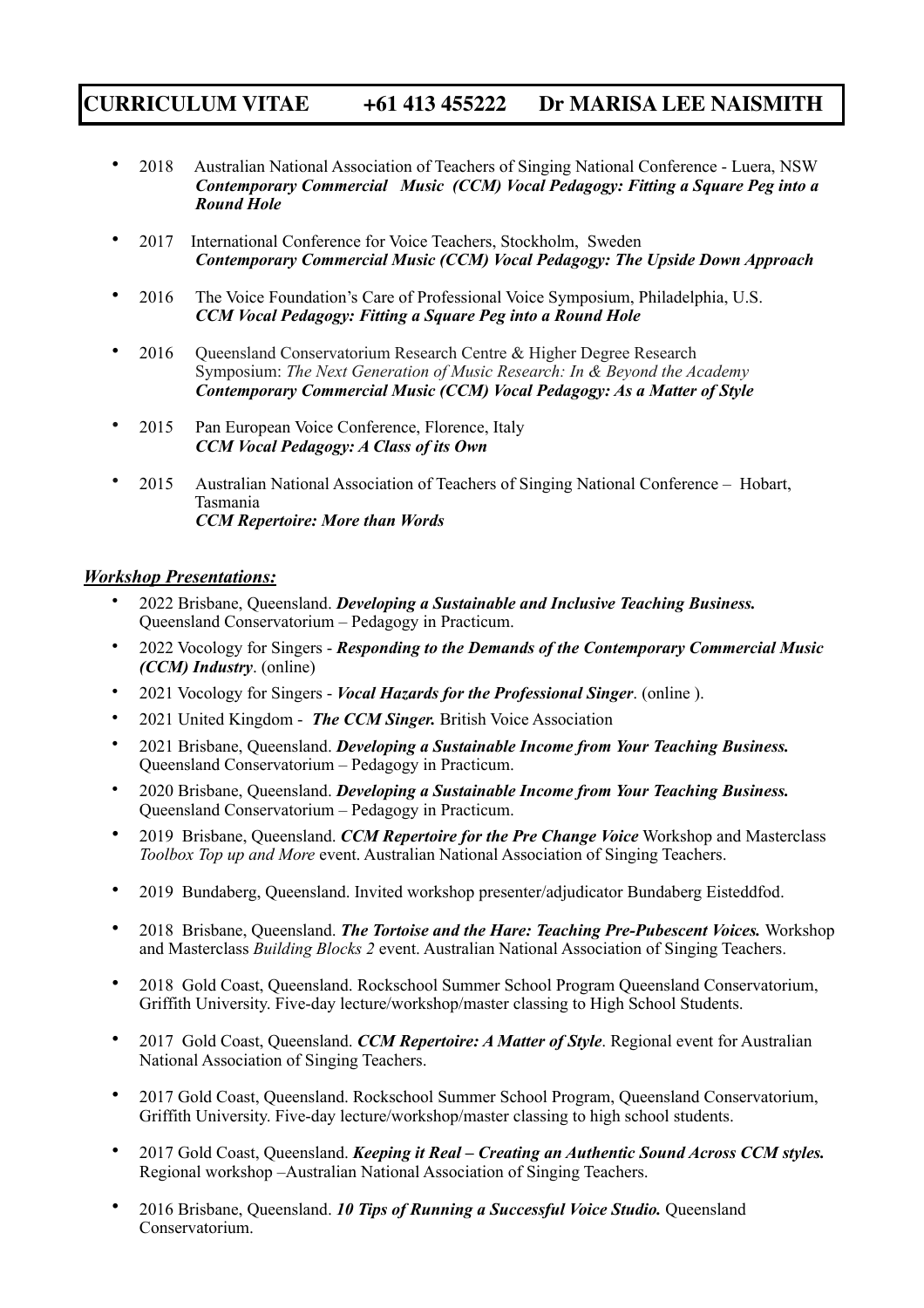- 2016 Gold Coast, Queensland. Rockschool Summer School Program Queensland Conservatorium, Griffith University. (Christchurch College). Five-day lecture/workshop/master classing to High School Students.
- 2016 Beenleigh, Queensland. Invited Guest/adjudicator. Quota Beenleigh Eisteddfod.
- 2015 Mackay, Queensland. *The Business of Running a Voice Studio.* Regional Workshop Australian National Association of Singing Teachers.
- 2014 Brisbane, Queensland. *Secret Singing Business.* Queensland Conservatorium Pedagogy in Practicum.
- 2009 current Regular Workshop and Master Class Presenter within the cultural community on vocal issues and topics such as technical practical, group and choral work, vocal health, practice, stage craft, auditioning skills and microphone technique.

#### *Webinar Presentation*

2017 *The 21st Century Voice Studio.* Australian Voice Association Webinar Presentation.

#### *Professional Development*

Over the past five years I have attended a number of national and international conferences that have provided me the opportunity to expand my knowledge in my chosen research field by attending masterclasses, lectures, seminars and workshops delivered by leading voice researchers, medical practitioners, scientists and pedagogues. Listening to presentations provided information of current work being conducted in my field and inspired research ideas of my own.

#### *Conference Attendances:*

- 2020 Brisbane, Queensland. *Toolbox Top Up Fly on the Wall*  Australian National Association of Singing Teachers Seminar.
- 2020 Webinar. Chris Johnstone (Naked Vocalist) *Registers in the Raw*  Australian National Association of Singing Teachers Seminar.
- 2019 Copenhagen, Denmark. *Voice Science and Experience*. 13<sup>th</sup> Pan European Voice Conference.
- 2019 Teranorra, NSW. Dr Gillyanne Kayes and Jeremy Fisher. *Joining the Dots Art, Performance and Pedagogy.* Australian National Association of Singing Teachers 2 day Seminar.
- 2019 Brisbane, Queensland. Trevor Jones. *More than Words* Australian National Association of Singing Teachers Seminar.
- 2019 Brisbane, Queensland. Sarah Marshall. *Freak Out Performance Anxiety –* Australian National Association of Singing Teachers Seminar.
- 2019 Brisbane, Queensland. Dr Margaret Schindler and Geoffrey Ashenden, *Deconstructing a Classical Construct -* Australian National Association of Singing Teachers Seminar.
- 2018 Leura, NSW. *R3SONATE,* Australian National Association of Teachers of Singing National Conference.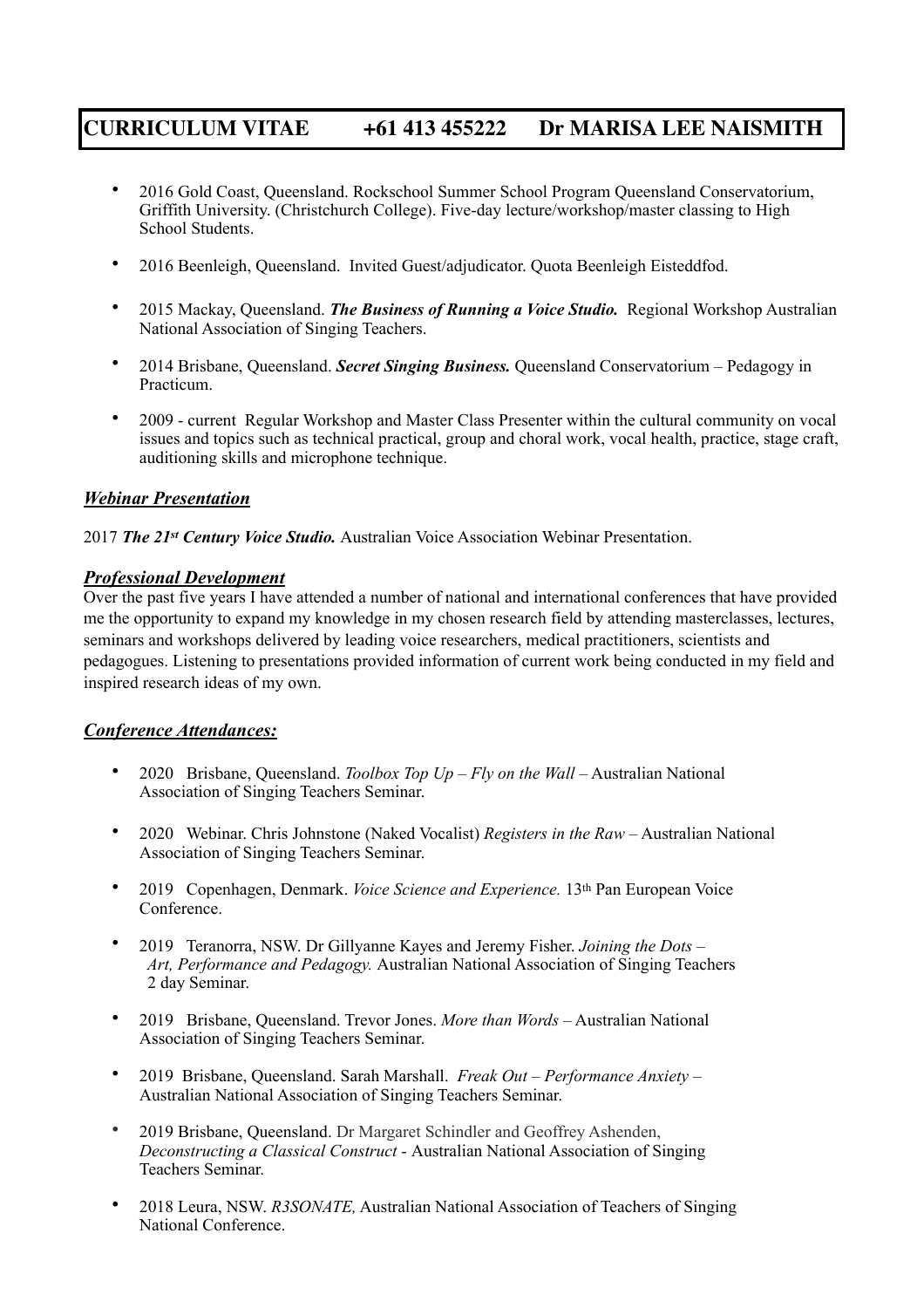- 2018 Philadelphia, U.S. The Voice Foundation's  $47<sup>th</sup>$  Symposium, Care of Professional Voice Symposium.
- 2018 Shenandoah, U.S. Shenandoah University 3 days as invited guest to observe classes.
- 2018 Boston, U.S. Berklee College, Boston, 4 days as invited guest to observe classes.
- 2017 Stockholm, Sweden. *The Future of Singing: Tradition and Science in Harmony,* International Conference for Voice Teachers.
- 2017 Brisbane, Queensland. *Who's on your Team Working with Allied Professionals,* Australian National Association of Teachers of Singing.
- 2017 Sunshine Coast, Queensland. Kate Schirmer. *Broadway Musical Theatre Intensive*, Australian National Association of Teachers of Singing.
- 2016 Philadelphia, U.S. *The Voice Foundation's 45th Symposium*, Care of Professional Voice Symposium.
- 2016 Brisbane, Queensland. QCRC & QCGU Higher Degree Research Symposium.
- 2016 Brisbane, Queensland. Dane Chalfin & Mark De Lisser. *The Power of Emotion* Australian National Association of Teachers of Singing.
- 2015 Florence, Italy, 11<sup>th</sup> Pan European Voice Conference.
- 2015 Hobart, Tasmania. *Singing Futures: Pedagogies, Practices and the Digital Age.* Australian National Association of Teachers of Singing National Conference.
- 2015 Philadelphia, U.S. The Voice Foundation's 44th Symposium, Care of Professional Voice.
- *2015* Brisbane, Queensland. Janis Chapman. *Voice, Science and Medicine.* 4 day event Australian Voice Association.
- 2014 Melbourne, Victoria. Mark Meylan *Vocal Pedagogy for Singers of Music Theatre Workshop*. Australian National Association of Teachers of Singing.
- 2014 Brisbane, Queensland. Heather Buchanan *Body Mapping for Singers.* Australian National Association of Teachers of Singing.
- 2013 Brisbane, Queensland. *For the Love of Singing: Learning, Teaching, Performing*. International Conference for Voice Teachers.
- 2013 Brisbane, Queensland. Dr. Ron Morris *Accent Method of Breathing for Singing.* 2 day workshop -Australian National Association of Teachers of Singing.
- 2012 Brisbane, Queensland. Anne Peckham *Professional Training Event -* Australian National Association of Teachers of Singing.
- 2010 Brisbane, Queensland. Australian National Association of Teachers of Singing National Conference.
- 2008 Brisbane, Queensland. *The Singing Voice.* Australian National Association of Singing Teachers Seminar.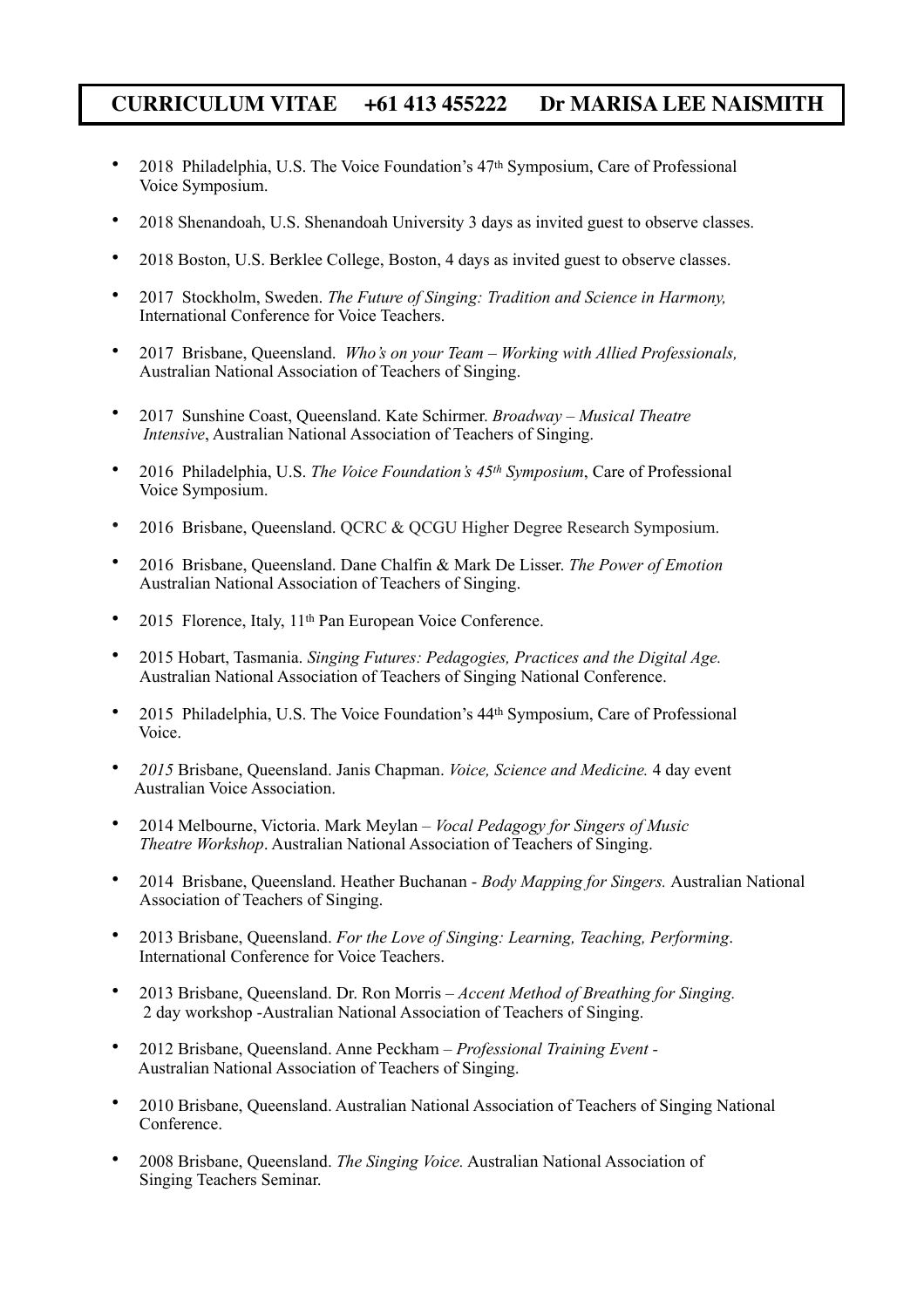#### *Teaching Background*

I have been teaching singing since 1988 and my specialisation is across all contemporary commercial music (CCM) styles. Therefore, each teaching day involves dealing with students who wish to be trained specifically across a broad range of CCM styles, such as pop, rock, rhythm and blues (R&B), metal, Indi, rap, funk, and musical theatre. Regardless of the student's musical preference, the pedagogical approaches that I employ are designed to produce authentic CCM vocal style elements that differ greatly from what is described in the literature as a traditional Western classical approach.

### *Griffith University*

Presently I am employed as a sessional voice teacher at Queensland Conservatorium in the Bachelor of Music (Popular Music) located at the Brisbane campus in Southbank. Within this program I teach vocalists who are writing, recording and releasing their own original music. My voice teaching at Queensland Conservatorium is focused on the development of technique, vocal health and performance styles for students across the diversity of contemporary styles. I employ a non-judgemental student centric approach, with the objective of creating a sustainable and proficient sound within an inclusive environment. Students are instructed in basic voice management, and specific style-based techniques while exploring elements of style building on existing vocal strengths to produce a professional level of performance.

All lesson are delivered on a one on one in person context. I have co-written the assessment guidelines and rubric for the vocal students and I am responsible for assessing and grading these students.

#### *Private Voice Studio*

My small private studio has an eclectic student base, attracting students who are mostly making the transition from the studio into the professional world of CCM. Within my private teaching studio, I coach singers in performance and style, advising and correcting technique as necessary. I teach vocal health and basic physiology relevant to a particular style and as dictated by the objectives, experience and cognitive maturity of the students.

#### *Dance Force and Gold Coast Triple Threat*

While working at these performing arts academies, I was teaching students who were attending on a full times basis and seeking to acquire a Cert III, Cert IV or a Diploma in the performing arts or creative industires. My duties included:

- Preparing and delivering lectures
- Creating, Administering and grading examinations and assessments
- Rendered mentoring role for students as they transitioned from the studio to their professional careers
- Development of supportive handouts
- Organising, implementing and monitoring programs and assessments
- Developing students' skills in communication
- Presenting course material in a concise manner that encouraged applied knowledge of theory to real world settings
- Creating lesson plans and projects that incorporated a variety of learning styles, and online learning initiatives
- Preparation of educational materials and the writing of the following modules: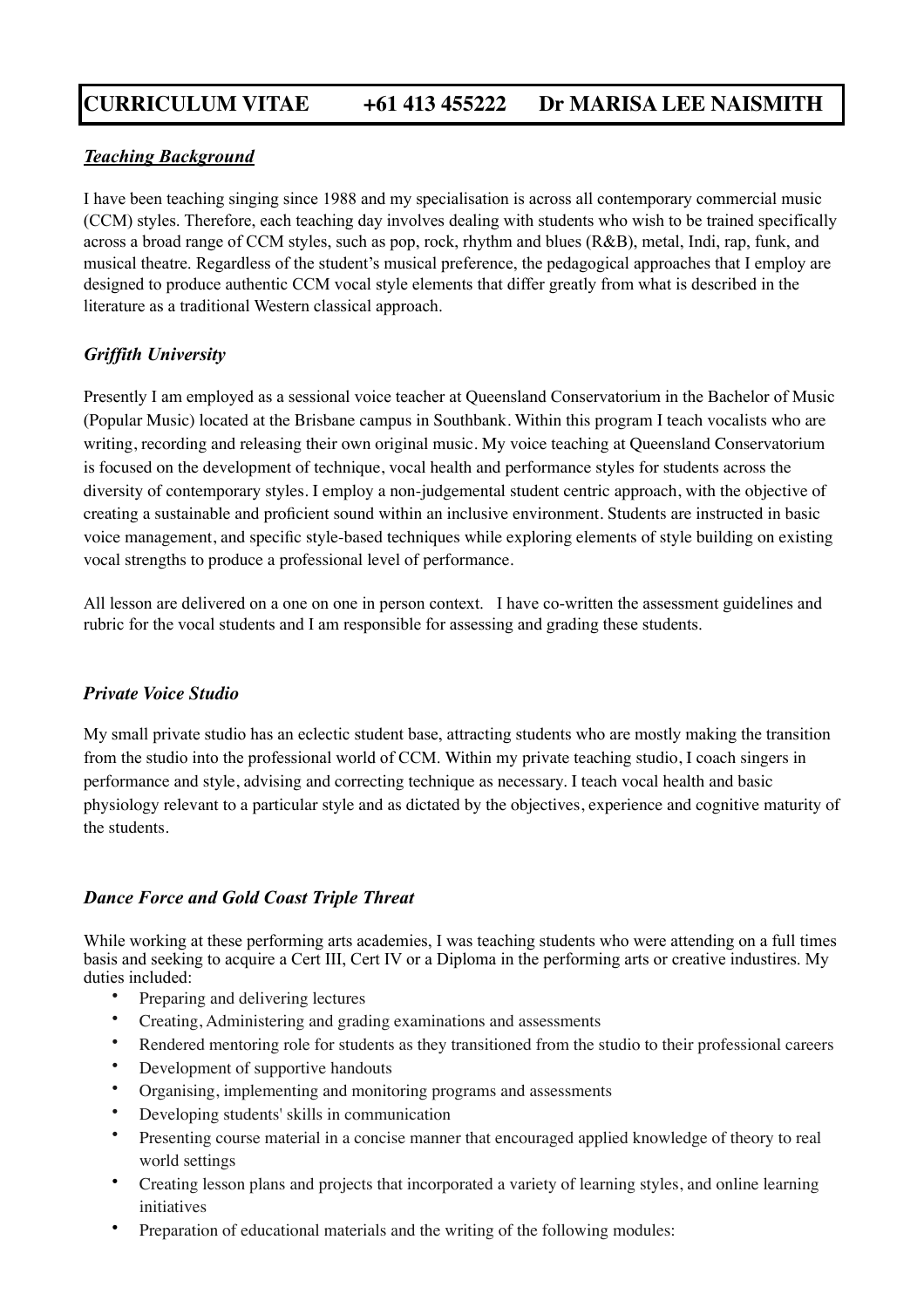#### *CUSFIM501A Secure funding for projects*

- This unit describes the performance outcomes, skills and knowledge required to raise money for a creative or artistic project and to participate in negotiations with all parties.
- The students were responsible for creating an arts project and to apply the skills and knowledge outlined in this unit in order to secure funding.
- In this role they were responsible for determining the amount of funding required, locating likely funding sources, developing funding proposals and maximising their chances of ongoing funding opportunities.
- This role would typically be undertaken by an artist, artist manager, promoter or senior administrator.

#### *CUSMPF407A Develop vocal techniques*

- This unit describes the performance outcomes, skills and knowledge required to develop vocal techniques.
- It covers developing control of the range of scope of own voice, techniques to enhance vocal quality and health, as well as strategies for developing the technical skills required to perform a range of repertoire with confidence.
- Vocalists could apply the skills and knowledge outlined in this unit in a range of contexts, such as soloists, backup singers or in a choir.

#### *CUSMPF605A Develop advanced vocal techniques*

### More complex skills associated with vocal techniques are covered in this unit *CUFIND401A Provide services on a freelance basis*

- This unit describes the performance outcomes, skills and knowledge required to operate as a freelance performer within the creative arts industry.
- It covers how to establish, follow up and regularly maintain business contacts within the industry.
- It describes how to identify and follow appropriate strategies to enhance professional reputation, identify and develop a network of supportive industry professionals.
- It covers marketing strategies and the marketing collateral required for the freelance performer.
- It describes business structures and associated tax obligations, and managing financial and business aspects of freelance work.
- The students were responsible for developing an individual business plan
- Freelance performers are usually responsible for negotiating their own contracts and this unit covered how to negotiate workplace arrangements and understanding contractual obligations.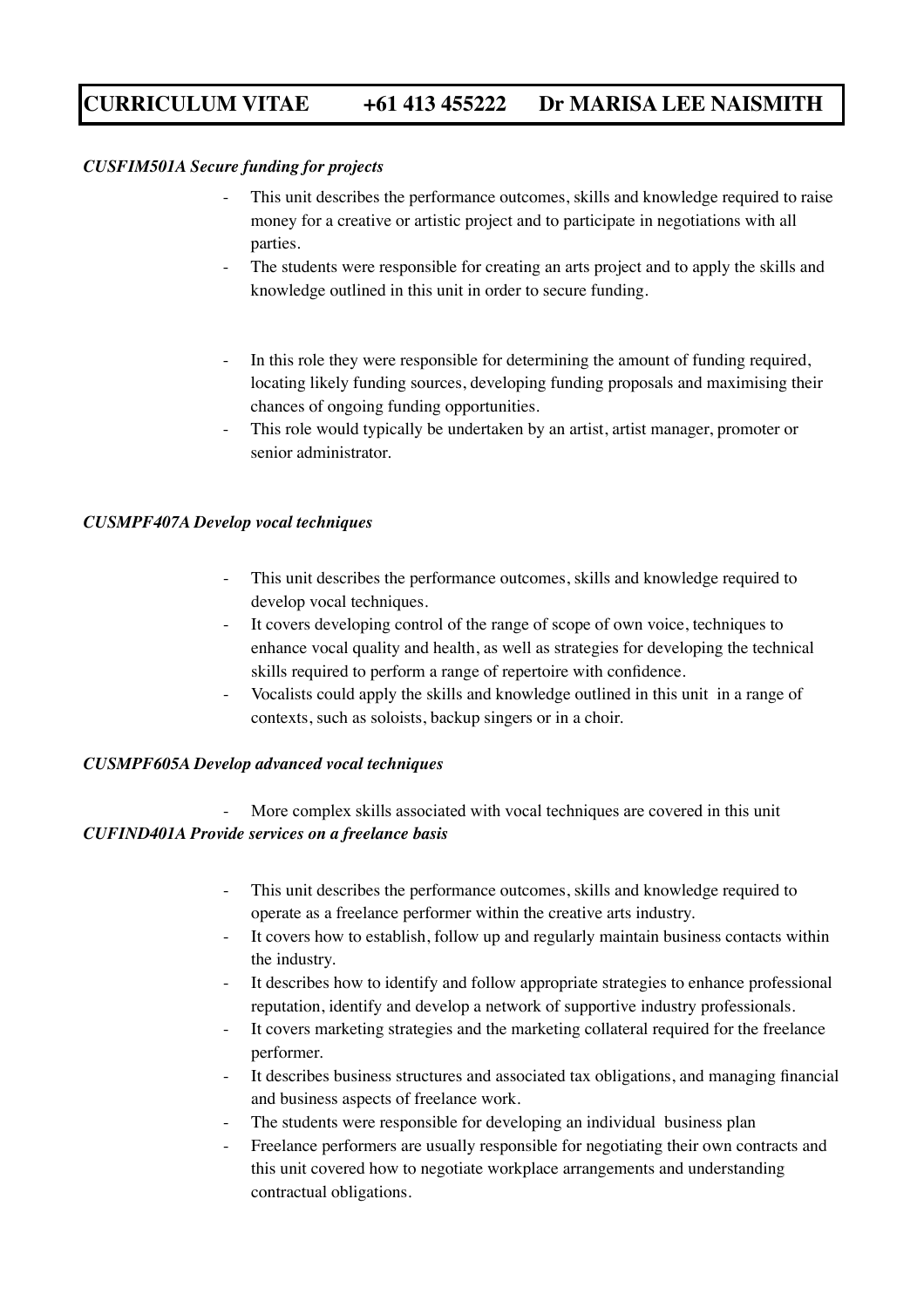#### *BSBSMB405B - Monitor and manage small business operations*

#### *Moonlighting Productions Academy of Performing Arts*

For seven years I owned and operated Moonlighting Productions Academy of Performing Arts. When I opened the studio in 2001, I stared with 3 students and by the time I sold the studio in 2008, I had built it up with over 300 students enrolments. I employed twelve teachers, who trained students in voice, dance, acting, guitar and piano. Within this business, I was involved in all areas of administration as well as teaching and overseeing staff. My work at the studio included:

- Marketing  $&$  Promotion of the business
- Training beginner to professional students of all ages & levels
- Staff development and training
- Audition preparation
- Eisteddfod work
- Microphone technique & stagecraft
- Producer for student's professional recordings
- Mentoring & music industry advice to emerging artists
- Organisation of school holiday programs in the Performing Arts
- Organisation of mid  $&$  end of year concerts
- Arranged tours, itinerary, workshops and performances in Sydney & Melbourne for the Performance Troupes
- Preparation & distribution of newsletters to the database quarterly
- Management of staff
- Organisation of timetables  $\&$  bookings of classes
- Organisation of fund raising, community  $\&$  local events
- Bookkeeping and finance reporting
- Payroll

#### *Students' Career Advancements*

#### **Internationally:**

#### **Lead Roles in West End Productions of:**

- Guys & Dolls
- Chicago
- **Beautiful**
- **Grease**
- Jersey Boys

#### **Cast Members of:**

- Disney Tokyo, Paris & Hong Kong
- Universal Studios, Singapore & Japan
- Michael Jackson Tribute Show USA, Middle East & Asia
- Production shows in Dubai
- Moulin Rouge, the movie
- Princess Cruise Lines
- Celebrity Cruise Lines
- Royal Caribbean
- Norwegian Cruise Lines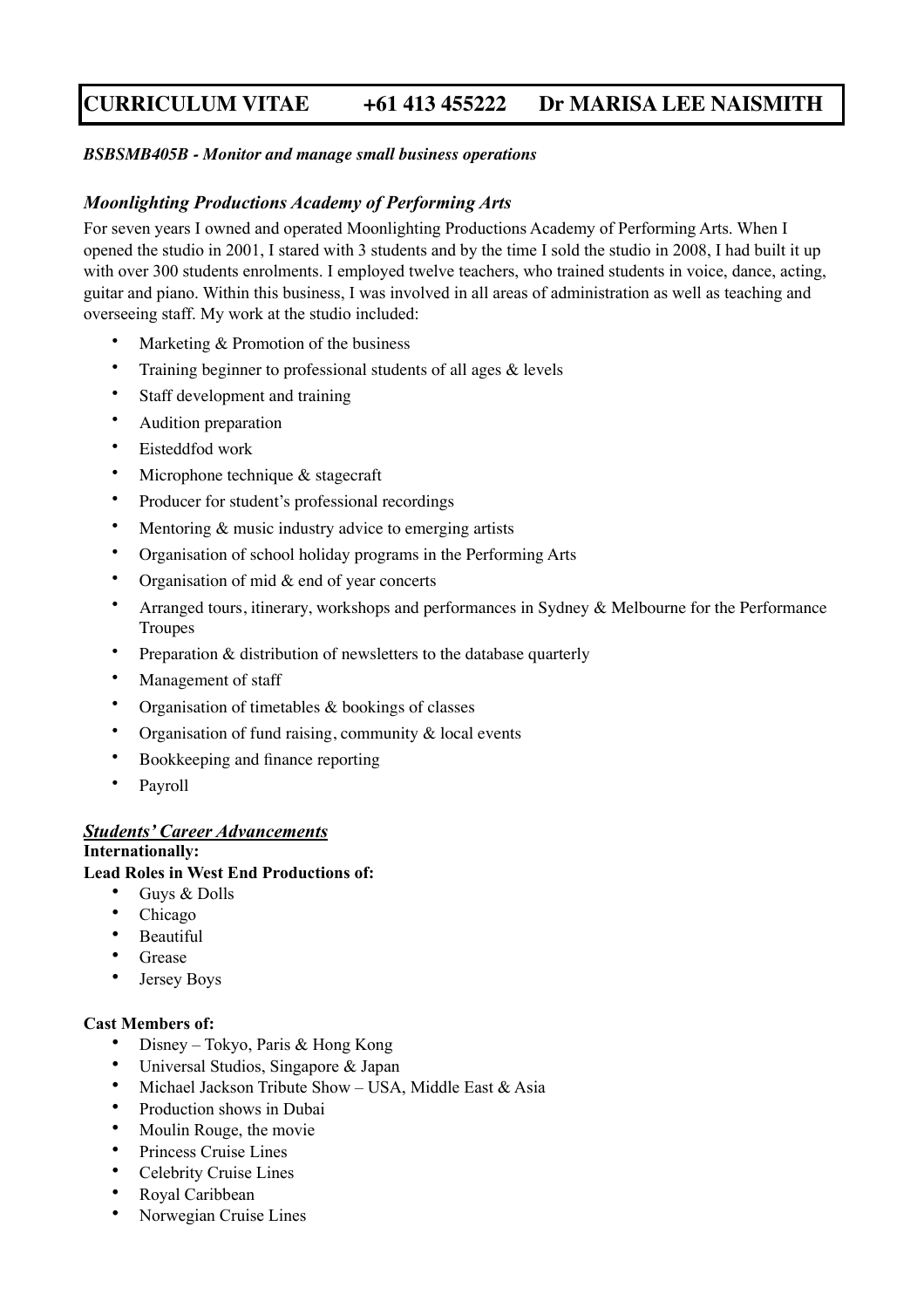- Carnival Cruise Lines
- Disney Cruise Lines

#### **Nationally:**

Lead and ensemble roles in national professional touring productions of:

- Beauty & the Beast
- We will Rock you
- Jesus Christ Superstar
- Happy Days
- Mamma Mia
- Hairspray
- Grease
- Boy from Oz
- Dirty Dancing
- Annie
- Chitty Chitty Bang Bang
- Jesus Christ Superstar
- Wizard of Oz
- Sound of Music
- Aladdin
- Muriel's Wedding
- Saturday Night Fever
- The Bodyguard

#### **Reality Television Finalists:**

- Australian Idol
- XFactor
- The Voice
- Finalist in Cairo Song Festival competing against 50 countries

I have trained professional performers employed by Warner Bros Movie World and Seaworld, and Dreamworld, Gold Coast and many are enjoying a professional career in the entertainment circuit around Australia.

### *Teaching in Wider Community*

2009 - current Workshop Presenter within the cultural community on vocal issues and topics such as technical, practical, group and choral work, vocal health, practice, stage craft, auditioning skills and microphone technique

### *Service in Wider Community*

I have been actively involved in creating and convening professional development events for the singing voice community on the Gold Coast and throughout the state of Queensland over the past seven years. Currently I am on the following committees:

• 2018 – 2021 - Board Member National Council, Australian National Association of Teachers of Singing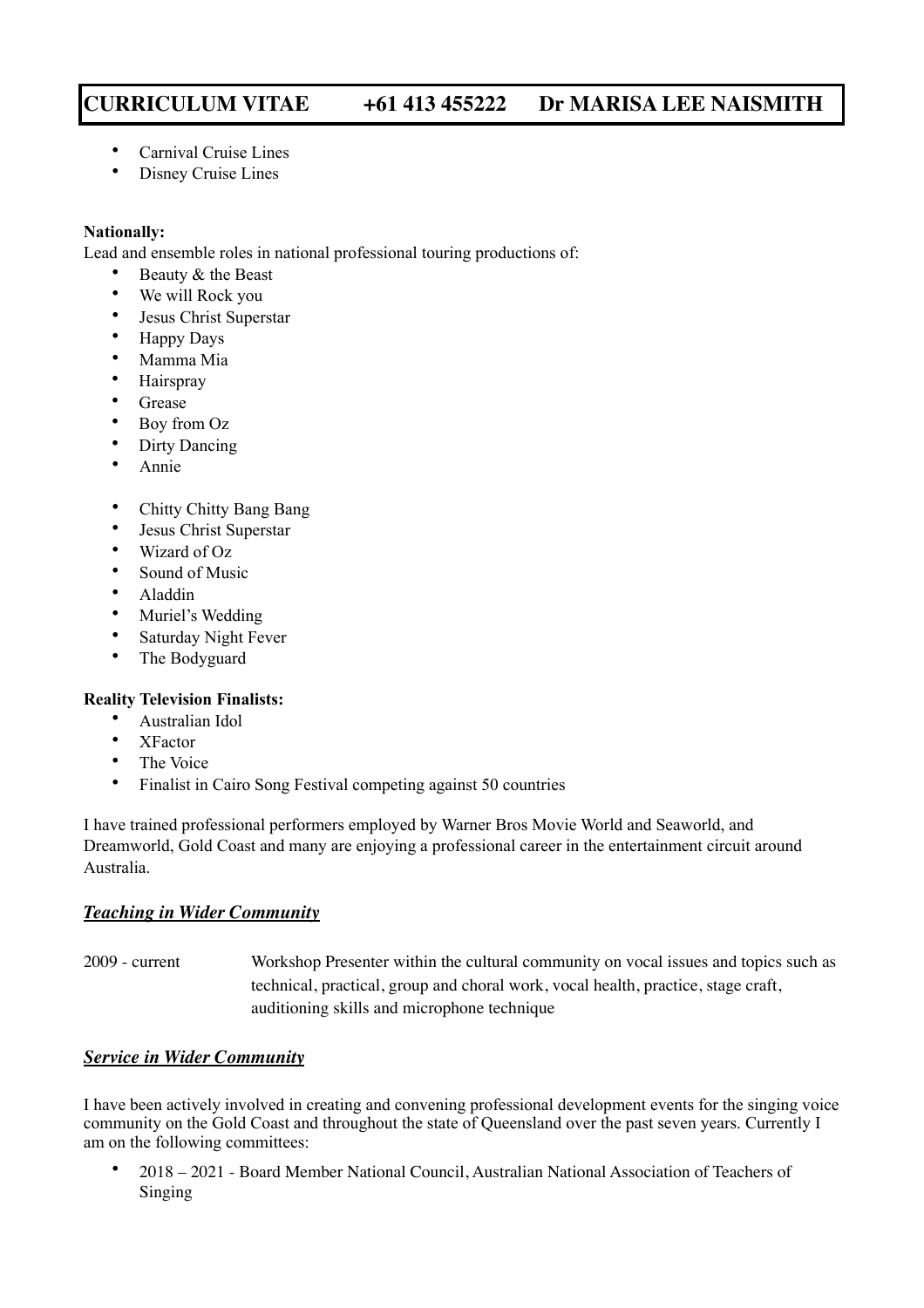- 2019 2021 President (Queensland Chapter), Australian National Association of Teachers of Singing
- 2018-2020 Secretary National Council, Australian National Association of Teachers of Singing
- 2017 2019 Vice President (Queensland Chapter), Australian National Association of Teachers of Singing
- 2013 2019 Gold Coast Regional Representative (Queensland Chapter), Australian National Association of Teachers of Singing
- Australian National Association of Teachers of Singing planning committee board member for the 2020 'National Conference'
- Justice of the Peace (Qual) Queensland

I have been actively involved in organizing events for our local singing voice community for a number of years. These events were not previously accessible to our Gold Coast regional community and teachers needed to travel to Brisbane to receive this caliber of professional development. I have engaged the services of international presenters as well local, state and national eminent pedagogues. It has been my aim for teachers to broaden their skills and knowledge on topics which are relevant to their day to day teaching, have the opportunity to share information and ideas with other singing teachers, create a support network and foster sustainable relationships with other industry professionals. The events I have facilitated are as follows:

- 2019 Teranorra, NSW. Dr Gillyanne Kayes and Jeremy Fisher. *Joining the Dots Art, Performance and Pedagogy.* Australian National Association of Singing Teachers
- 2018 Teranorra, NSW. *The Young Singer's Journey.* Regional event for Australian National Association of Singing Teachers.
- 2017 Gold Coast, Queensland. *CCM Repertoire: A Matter of Style*. Regional event for Australian National Association of Singing Teachers.
- 2016 Brisbane, Queensland. Dane Chalfin & Mark De Lisser. *The Power of Emotion.* Australian National Association of Teachers of Singing.
- 2016 Gold Coast, Queensland. *Puberty Blues.* Regional event for Australian National Association of Singing Teachers.
- 2015 Gold Coast, Queensland. *The Singing Teacher's Toolbox.* Regional event for Australian National Association of Singing Teachers.
- 2014 Gold Coast, Queensland. *Not Just a Pretty Voice*. Regional event for Australian National Association of Singing Teachers.
- 2012 Gold Coast, Queensland. *Behind Every Great Singer.* Independent Event in collaboration with and funding received from the Arts Centre, Gold Coast.
- 2017 I created a Facebook Group for Gold Coast Singing Teachers to network share information especially for those who feel isolated